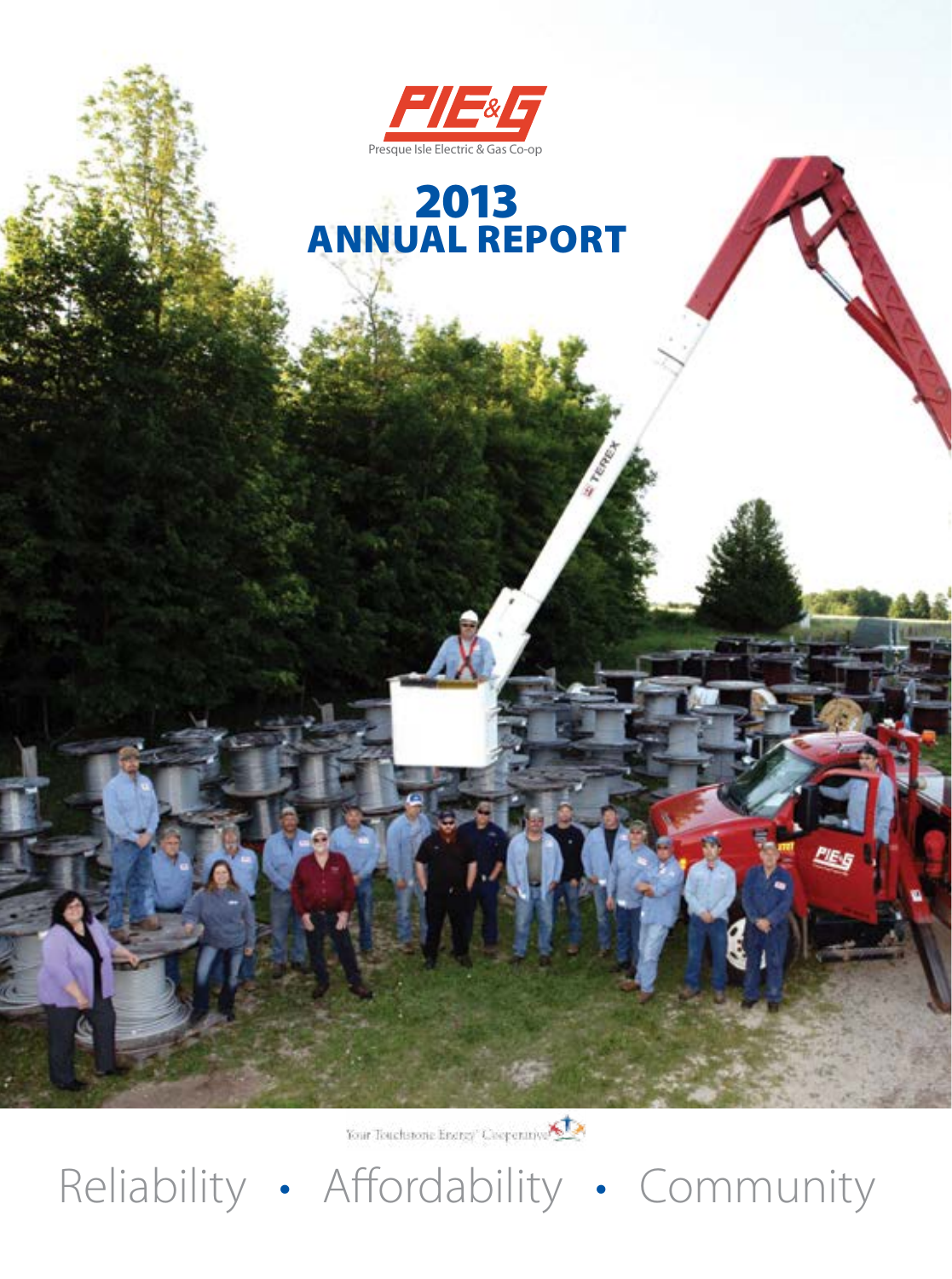### Representing You . . . **IN MEMORIAM**

| <b>Alpena District:</b>       | <b>Kurt Krajniak</b><br><b>Robert Wegmeyer</b> |   |
|-------------------------------|------------------------------------------------|---|
| <b>Cheboygan District:</b>    | <b>John Brown</b><br><b>Allen Barr</b>         |   |
| <b>Montmorency District:</b>  | <b>Daryl Peterson</b><br><b>David Smith</b>    |   |
| <b>Presque Isle District:</b> | <b>Allan Berg</b><br><b>Raymond Wozniak</b>    |   |
| <b>Cheboygan District:</b>    | <b>Sally Knopf</b>                             | E |

### Your Co-op Board of Directors



*Back Row (from left):* Brian Burns, CEO,Allan Berg, Daryl Peterson, David Smith;*Middle row (from left):* Raymond "Burke" Wozniak, Sally Knopf; *Front row (from left):* Kurt Krajniak, John Brown, Allan Barr. Not pictured: Robert Wegmeyer.



*David Smith Allen L. Barr 1951- 2014* 

In honor of Allen L. Barr, of Cheboygan, who served on the PIE&G Board of Directors from 1985-2014.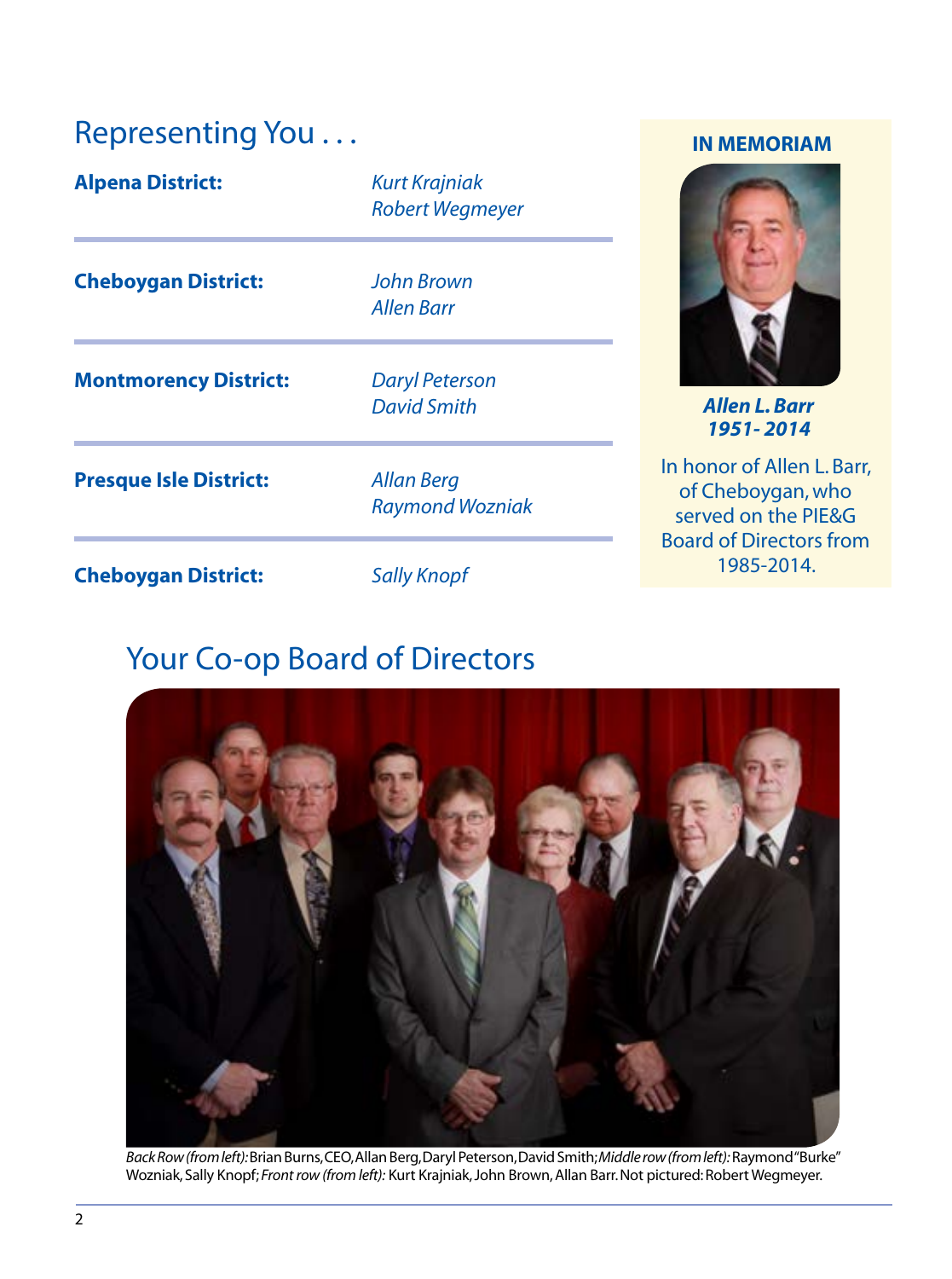

Brian Burns (L), John Brown

### To Our PIE&G Member-Owners,

Unlike 2012, the weather in 2013 was much more favorable to your co-op's operations and "bottom line." There were few signifcant weather events, and overall temperatures were cooler.This kept expenses for electric system repair much lower, and demand for natural gas much higher than in 2012.

With expenses down and sales up, 2013 margins were at record levels of \$4,858,524.This made the board of directors' decision to continue returning capital credits much easier, and enabled them to retire capital credits for the third year in a row – in the amount of \$2,325,000 – primarily to those who took service in the 1980s. Thus, the weather last year led to positive outcomes for your cooperative.

In northern Michigan, dead, dying and diseased trees are increasing at an alarming rate due to the emerald ash borer, beech bark disease, and oak wilt. Concern over the potential impact to electric reliability caused by various tree maladies were addressed in 2013. Through its budgeting process, the co-op increased tree clearing expenses for the upcoming year by 10 percent.

As for energy rates, natural gas rates were reduced while overall electric rates were adjusted to increase revenue by 2.58 percent.

Your co-op's board of directors, managers and employees all work diligently to safely deliver energy to you in the most reliable and affordable way. Meeting these goals is a careful balancing act. Improving reliability is generally done by increasing expenditures on infrastructure and maintenance programs. Affordability, on the other hand, is achieved by decreasing expenses. Hence, the challenge for your co-op is to strike the proper balance to achieve goals that demand opposite courses of action.

All of us thank you for your confdence and support as we work to remain your trusted energy and community partner.

Respectfully,

 **John Brown Brian J. Burns**

 *Chairman of President & Chief the Board Executive Offcer* 

"The board retired capital credits for the third year in a row – in the amount of \$2,325,000."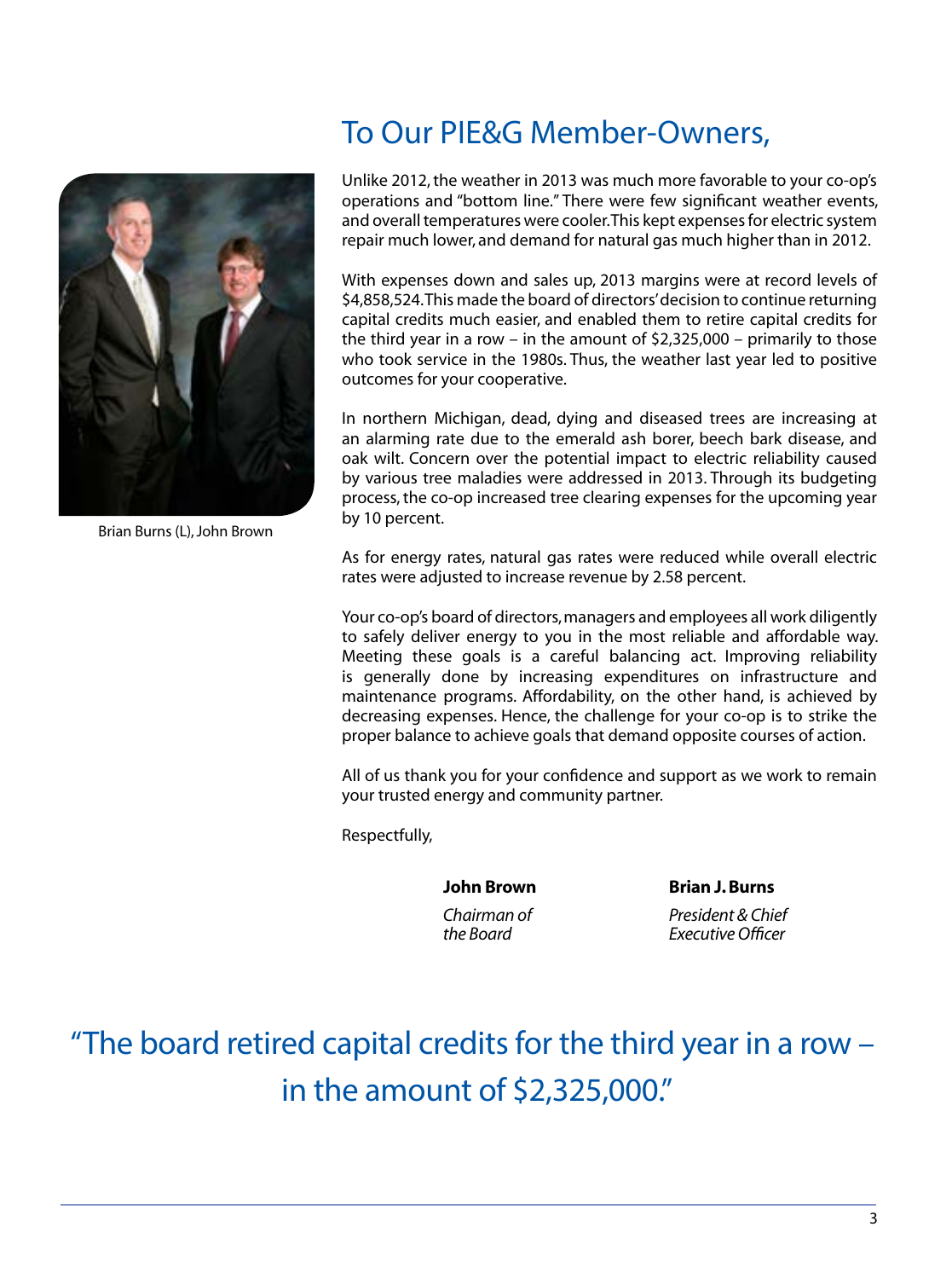### Treasurer's Report

 with generally accepted accounting principles. Presque Isle Electric & Gas Co-op's Statement of Operations and Balance Sheet for the years ending December 31, 2013 and 2012 are included in this annual report.As indicated by these fnancial reports, the cooperative has completed another successful year. Our electric and natural gas operations continue to provide competitive energy alternatives for our members.Our independent auditor,Harris Group, has confrmed that the fnancial statements and records presented to them accurately refect the fnancial position of the cooperative.The reports of the results of our operations are in conformity



It has been my distinguished pleasure to serve as treasurer for the past year. *– Daryl Peterson,Treasurer* 

#### j Statement of Operations

|                              | \$43,939,243 |
|------------------------------|--------------|
| <b>OPERATING EXPENSES</b>    |              |
|                              | 24,899,061   |
|                              | 8,780,950    |
|                              | 3.434,323    |
|                              | 2,931,289    |
|                              | 1.054.259    |
|                              | 41,099,882   |
|                              | 2,839,361    |
| <b>NON-OPERATING MARGINS</b> |              |
|                              | 2,147,473    |
|                              | (128.309)    |
|                              | \$4,858,525  |
|                              |              |

### Balance Sheet **2012**

**2012 2013** 

**2013** 

| <b>ASSETS</b>                                       |                |
|-----------------------------------------------------|----------------|
|                                                     | \$128,094,751  |
|                                                     | (51, 744, 886) |
|                                                     | 76,349,865     |
| Investments in Associated Organizations. 22,222,658 | 23,651,084     |
|                                                     | 1,647,495      |
|                                                     | 4,542,215      |
|                                                     | 1,277,856      |
|                                                     | 360,230        |
|                                                     | 317,964        |
|                                                     | 108,146,709    |
| <b>EQUITIES &amp; LIABILITIES</b>                   |                |
| <b>Margins &amp; Equities:</b>                      |                |
|                                                     | 42,793,997     |
|                                                     | (1, 123, 264)  |
|                                                     | 41,670,733     |
| <b>LIABILITIES:</b>                                 |                |
|                                                     | 50,387,301     |
|                                                     | 5,200,000      |
|                                                     | 10,805,948     |
|                                                     | 82,727         |
|                                                     | 66,475,976     |
|                                                     | \$108,146,709  |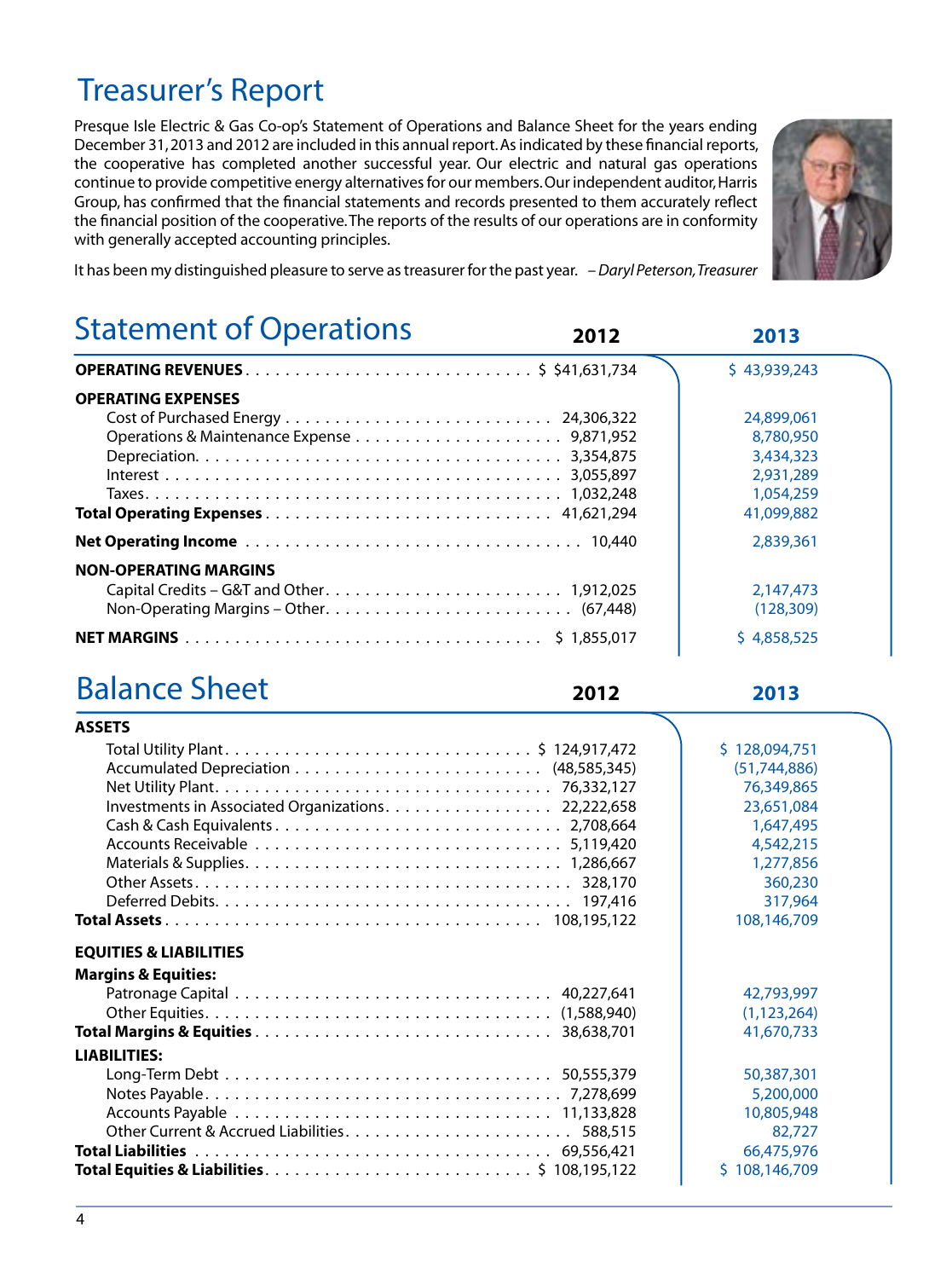### Where Your Energy Dollar Goes . . .

|                            |                                |         | <b>57%</b> | Cost of Power                                  |
|----------------------------|--------------------------------|---------|------------|------------------------------------------------|
| 12                         | <b>Americans</b> resume 704 KT |         | 20%        | Operations &<br>Maintenance                    |
|                            |                                |         | <b>17%</b> | Depreciation, Interest &<br><b>Tax Expense</b> |
| <b>DAYS</b>                |                                |         | 6%         | Operating margin                               |
| Capability of Construction | المستقطع والتناقب              | $N = 1$ |            |                                                |

| <b>Statistical Summary:</b> | Electric          | <b>Natural Gas</b> |
|-----------------------------|-------------------|--------------------|
| Active Meters (12/31/2013)  | 33,216            | 8.787              |
| Energy Sold, 2013           | 239,195,030 kWh   | 6,881,076 CCF      |
| New Services, 2013          | 155               | 150                |
| Miles of Line               | 3,854 (overhead)  | 584                |
|                             | 992 (underground) |                    |









fied, and completed by the certified Complete, audited fnancial statements are available at the Onaway offce of Presque Isle Electric & Gas Co-op, or on our website at pieg. com.The independent audit of 2013 fnancial statements was unqualipublic accounting (CPA) frm, Harris Group of Traverse City.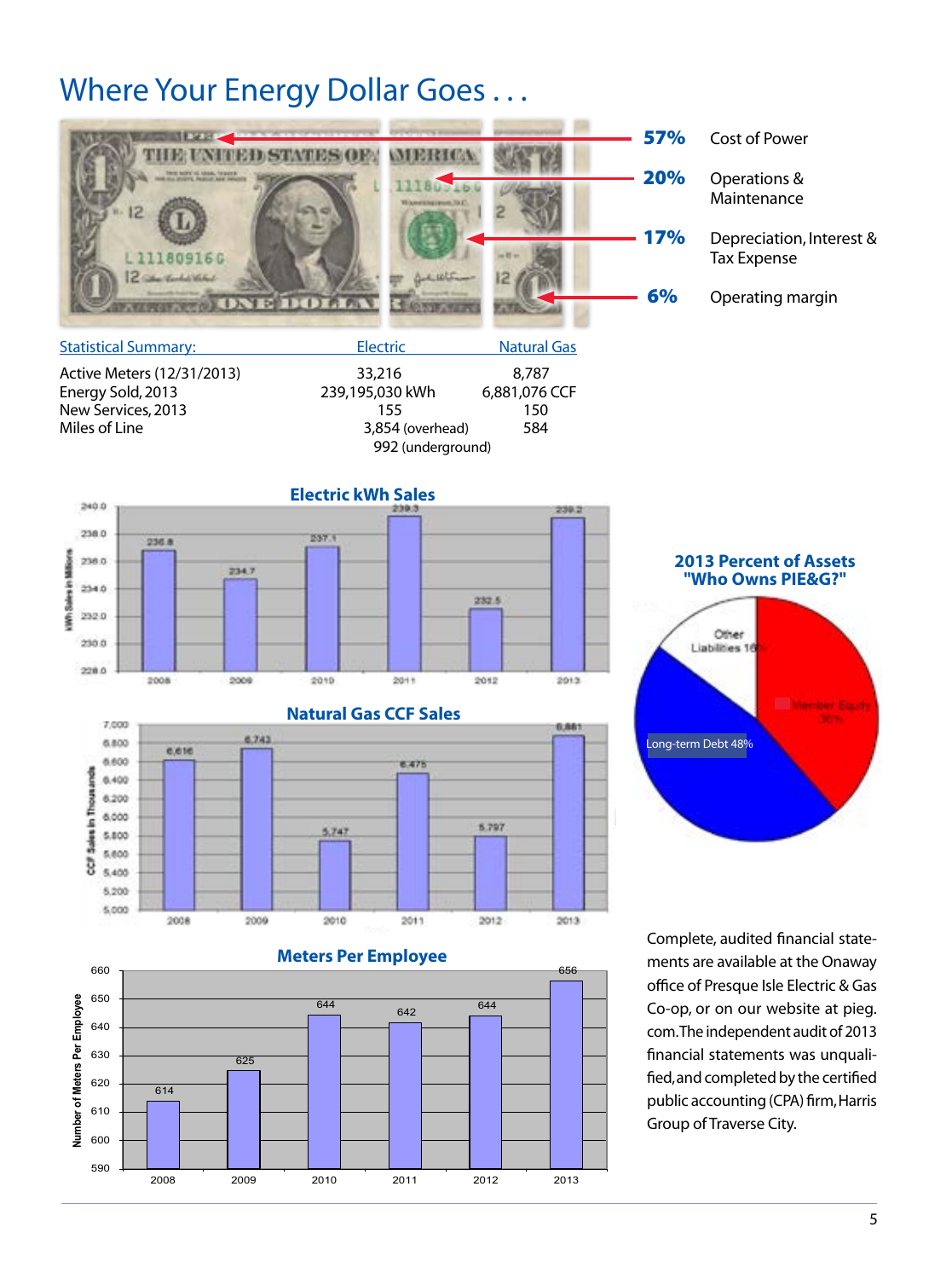## PIE&G Employees . . .



## Electric Operations



## Natural Gas Operations



Staking & Engineering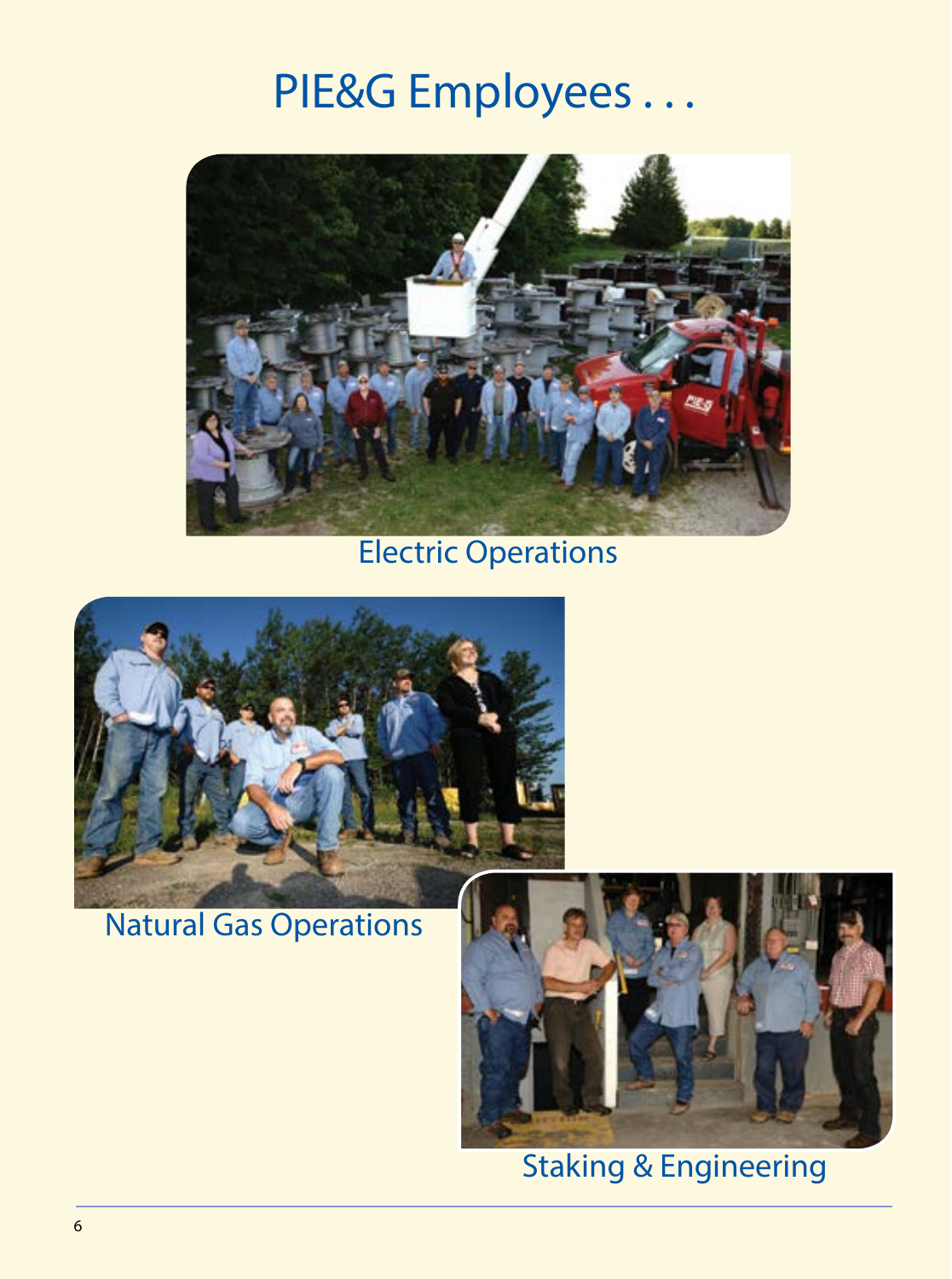# . . . Make It All Happen



Data Processing



## Member Services



## Accounting